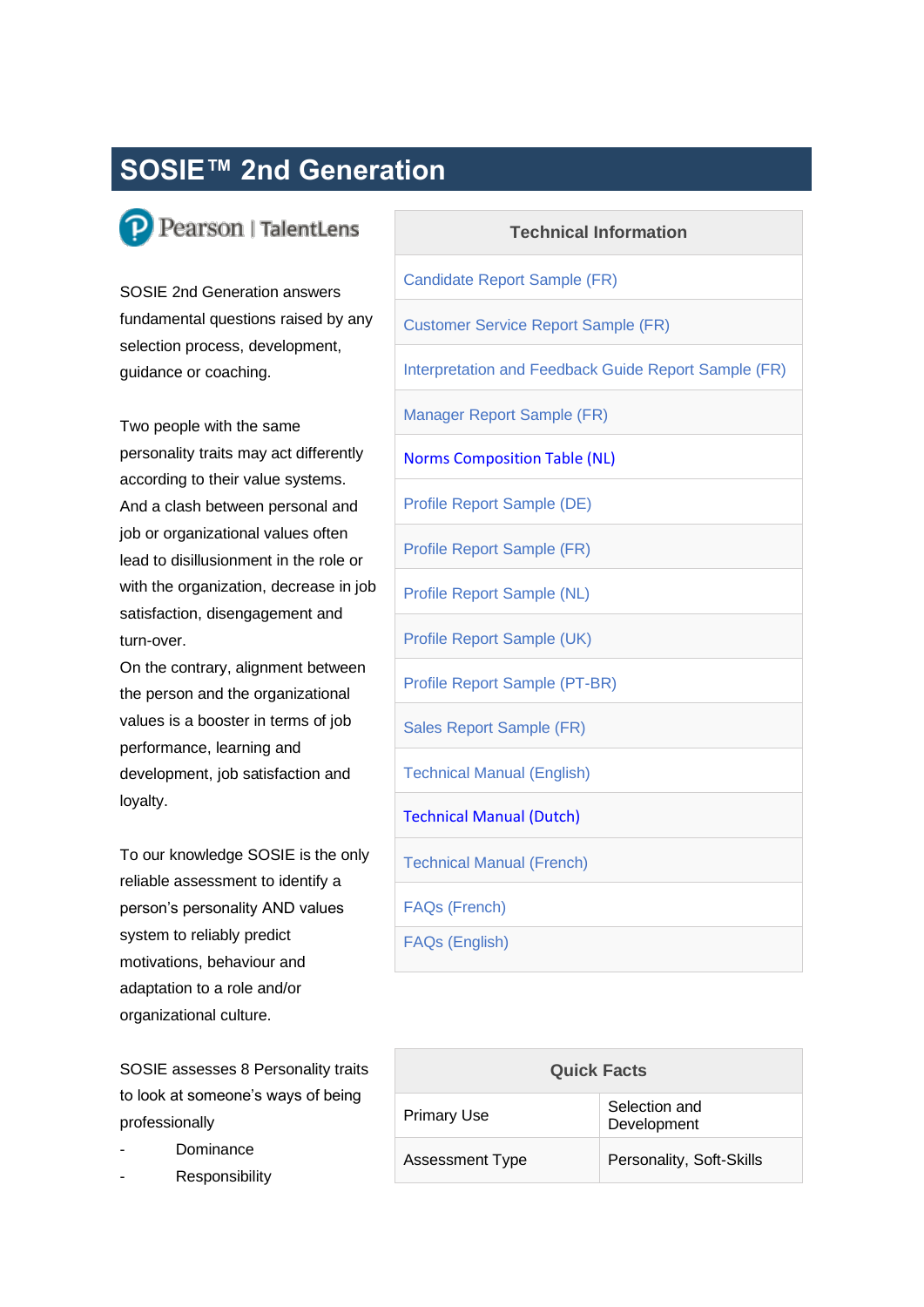- Stress Resistance
- Sociability
- **Cautiousness**
- Original Thinking
- Personal Relations
- Vigour

SOSIE assesses 6 Interpersonal values to identify what drives someone in terms of interactions with others

- Support
- **Conformity**
- Recognition
- **Independence**
- **Benevolence**
- Power

SOSIE assesses 6 Personal values to explore someone's drivers in terms of ways of working and professional activities

- Materialism
- Achievement
- **Variety**
- Conviction
- **Orderliness**
- Goal orientation

Valid and reliable SOSIE enables you to get results quickly, and the quasi-ipsative question format makes it difficult for candidates to fake responses. The questionnaire consists of 80 items, all tied to work life. It takes 25 to 30 minutes to complete online.

Multiple reports are available with SOSIE:

| Job Level                    | Individual Contributors;<br>Professionals, Leaders,<br>and Executives |
|------------------------------|-----------------------------------------------------------------------|
| Job Type                     | All                                                                   |
| Number of Items              | 80                                                                    |
| <b>Estimated Time</b>        | 25 minutes (untimed)                                                  |
| <b>Administration Format</b> | Proctored or unproctored                                              |